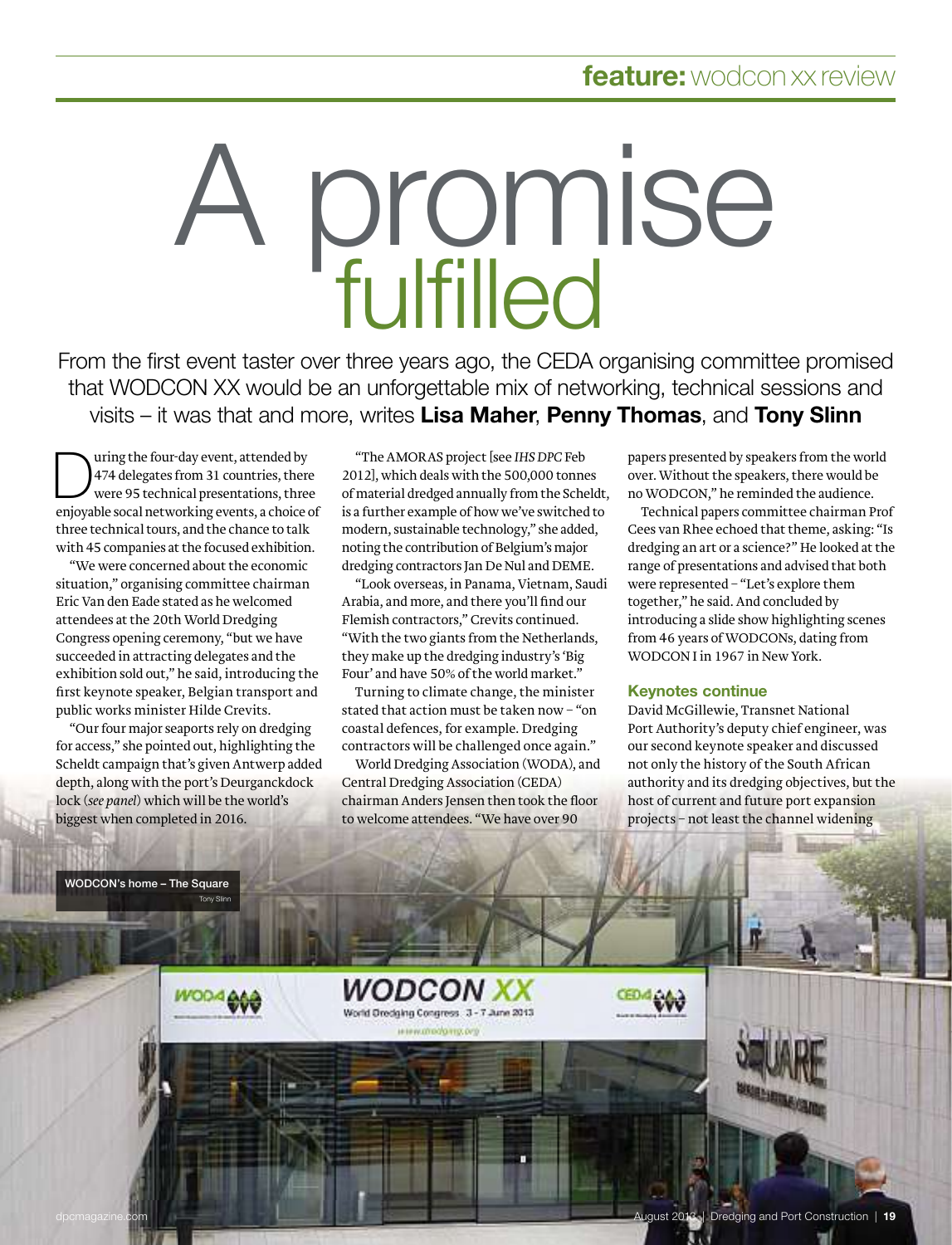



Convinced – Eric Van den Eade

Sustainable–Hilde Crevits



Welcome!–Anders Jensen

Tony Slinn



Art or science?–Cees van Rhee



Huge projects–David McGillewie



Panama Canal – Rogelio Gordón

and deepening at Durban and Ngqura.

"There's a potential  $89.2M m<sup>3</sup>$  of dredging in South Africa," he stated, pointing out that of that, 68M m<sup>3</sup> would need removing during the four-phase new Durban 'dig-out' port alone – "The start date is 2014," he stated, "and it's the most ambitious project Transnet has."

It's by no means the only one: projects are also planned at Ngqura for a tanker and general cargo berth (1.2M m<sup>3</sup>), at Saldanha for an iron ore quay  $(3.1M \, \text{m}^3)$ , and at Richards Bay for a coal quay and general expansion  $(16.3M m<sup>3</sup>)$ .

""The art of dredging is alive and well in

the southern tip of Africa," McGillewie said.

The Panama Canal Authority's (ACP) dredging chief Rogelio Gordón was our final keynote speaker and he began with facts & figures from the canal's history  $-$  not least the total 28,000 people who died creating the canal during both the French and American projects before it opened in August 1914.

Perhaps not so well remembered, but still running today, was the building of the 'dry canal' – the coast-to-coastrail link that claimed up to 10,000 lives during its five-year construction period in the 1850s and cost \$8M. "A one-way ticket even then was \$25, it

## **» In the beginning**

As WODCON XX proper got under way, the chairmen of two of the three associations that make up the World Organisation of Dredging Associations, together with the event's two premium sponsors, took the chance to meet the press.

WODA chairman and CEDA president Anders Jensen said he was "very satisfied with the number of delegates–nothing can replace face-to-face discussions and debate, which is why events like WODCON are essential."

EADA chairman Capt David Padman echoed his thoughts: "WODCON is the gathering of dredging industry professionals to share their knowledge and a forum for new technology information exchange. And we have an opportunity to meet old friends and make new ones."

WODCON executive committee chairman Eric Van den Eede made that point that: "Dredging is playing a significant role not only for navigation and trade, but also for flood control, shore protection, generation of renewable energy, and climate change mitigation measures in general. This is the leitmotiv that's going through WODCON XX presentations."

Premium sponsors Jan De Nul Group and DEME were represented by Bernard Malherbe and Alain Bernard respectively: "Pushing the limits of marine world developments requires ever better equipment



Press conference panel (l to r): Bernard Malherbe, Alain Bernard, Eric Van den Eede, Capt David Padman, and Anders Jensen

and skills that are able to mitigate environmental impacts," Malherbe stated. "The future will most probably contemplate a larger diversification of the fields of dredging and maritime works–integrated coastal zone protection, deepsea mining, alternative energy-production–and a consolidation of the existing specialities."

Bernard agreed: "In the future, the dredging industry has a crucial and constructive role to play responding to such challenges. Likewise, the rapidly evolving renewables market has been, and will be, an important driver for the industry's marine construction specialists in the coming years."

Questions from the floor followed, ranging from deepsea mining challenges through to climate changes, vessels' emissions control and overall environmental sustainability. Perhaps Bernard best summed up the panel's feelings: "We want our future generations to be proud of us."

became an extremely profitable business," Gordón commented.

Turning to the current \$5.25Bn expansion (see *IHS DPC*s passim and especially the May 2013 issue), he listed the components, including the Gatún Lake, Atlantic and Pacific channel dredging and of course the huge new locks that alone cost half the budget. "This is truly an enormous project to build new navigation channels and locks that will take 13,000-14,000teu ships," he stated.

And a close harmony performance by Belgian folk group Laïs brought the opening ceremony to a close.

#### The sessions

 $\overline{q}$ Slinn

Split into two and even three simultaneous streams, the sessions were covered by Lisa Maher, Penny Thomas, and Tony Slinn. Forgive the brevity of our reports, though we've tried to cover salient features, but the presentations and full papers will be available in the CEDA Digital Library–www.dredging. org/digitallibrary - from 1 September 2013. And proceedings can be ordered now from

CEDA (€90.00 for CEDA, EADA, and WEDA members, €135.00 for non-members).

Lisa Maher reports from the first session – *Developments in dredging equipment.*

Chaired by Prof Cees van Rhee, the session was kicked off by Lv Yuan Fu from Chinabased Shijiazhuang Kinda Pump Industry Group with an overview of 'TSHD [trailing suction hopper dredger] pump operation condition analysis'. His study's conclusion was that his team's analysis of the pump's properties informed efficiency, while soil properties impacted design.

Gao Wei of CCCC Tianjin Dredging, China, gave the next paper: 'A study on the standard operation ofthe cutter suction dredger [CSD] in a dredging project'. "Productivity can be increased by optimising operation methods," he stated. "Ultimately, percentage improvements in efficiency depend firstly on the CSD's condition and secondly, on the skills of the operators," adding that his results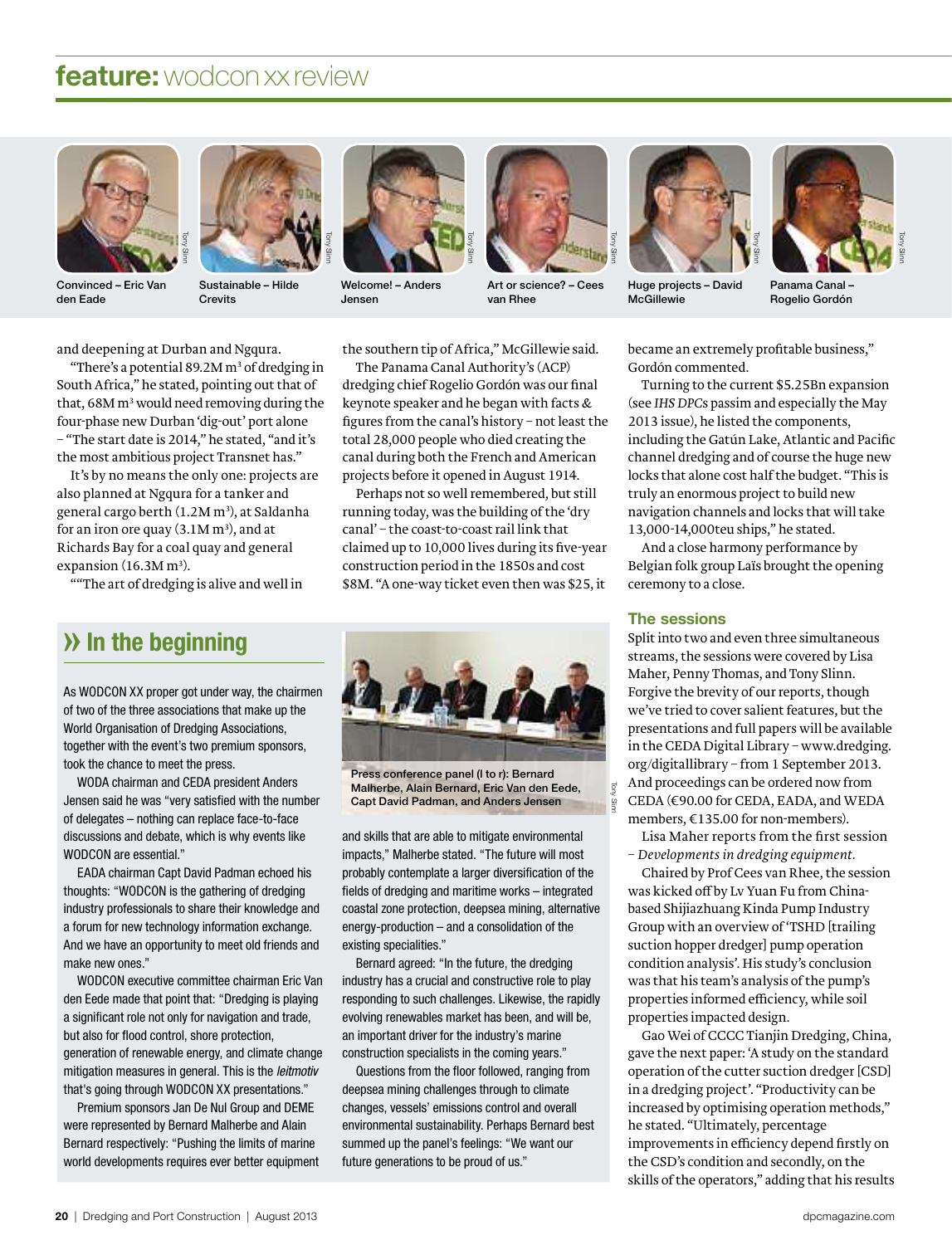



Preliminary results– Gao Wei





Close co-operation – Dirk-Jan van Ramshorst



Stepping in – Guo Jun Hong



Flow regimes–Robert Ramsdell



Technical – Sape Miedema

e preliminary and more research is needed.<br>'Developments in mining equipment and

for the infinity equipment<br>pumps for subsea and inland submerged pumps for subsea and inland submerged pumps for subsea and inland submerged<br>deposits', came next, with Stef Kapusniak of<br>Soil Machine Dynamics, UK, seeing major soil Machine Dynamics, UK, seeing major<br>changes arising from equipment development changes arising from equipment developmen<br>over recent vears. "The separate, but parallel, over recent years. "The separate, but parallel,<br>technologies being developed could open up a technologies being developed coul<br>world of opportunities." he stated. world of opportunities," he stated.

world of opportunities," he stated.<br>Dirk-Jan van Ramshorst of Dutch company<br>Loggers gave the fourth paper: 'Development Loggers gave the fourth paper: 'Developn<br>of a solution that isolates all harmful and of a solution that isolates all harmful<br>annoving vibrations in CSD *Athena*'s annoving vibrations in CSD Athena's annoying vibrations in CSD A*thena'*s<br>accommodations'. Close co-operation with accommodations'. Close co-operation with<br>owner Van Oord and builder IHC Merwede,<br>led to *Athena*'s deckhouse being placed on led to A*thena'*s deckhouse being placed on<br>vertical air springs and horizontal stabilisation vertical air springs and horizontal sta<br>air springs, isolating it from the hull. air springs, isolating it from the hull.

air springs, isolating it from the hull.<br>The final paper – 'Development of a new<br>type plough-shaped tooth' – was read by Guo type plough-shaped tooth' - was read by Guo type plough-shaped tooth' – was read by G<br>Iun Hong of CCCC Shanghai Dredging Co. Jun Hong of CCCC Shanghai Dredging Co,<br>China, on behalf of QM Lou *et al* of CCCC Key<br>Laboratory of Dredging. It detailed studies Laboratory of Dredging. It detailed studies<br>that included resistance at controlled cutting that included resistance at controlled cutting<br>depths, and Guo said the new teeth appeared depths, and Guo said the new teeth appeare<br>to have a very high efficiency rate but added to have a very high efficiency<br>that more tests were needed. that more tests were needed.<br>Session 2 included the Dredging Debate

and presentations of WODA's technical<br>guidance on underwater sound, plus the guidance on underwater sound, plus th<br>CEDA information paper on ecosystem of CEDA information paper on ecosystem<br>services and dredging – see the *Dredging* services and dredging – see the Dredging<br>Debate panel.

#### Session 3

<mark>Session 3</mark><br>Chaired by Michel de Nijs of Van Oord, the<br>session covered Modelling hudraulic transport. session covered Modelling hydraulic transport. Complementary papers from Robert Ramsdell<br>of US contractor Great Lakes Dredge & Dock of US contractor Great Lakes Dredge & Dock<br>and Prof Sape Miedema of Delft University of and Prof Sape Miedema of Delft University<br>Technology (TUD), the Netherlands, got us Technology (TUD), the Netherlands, got us der way, writes Lisa Maher.

under way, writes Lisa Maher.<br>Ramsdell's 'Overview of flow regimes<br>describing slurry transport' looked at describing slurry transport' looked at describing slurry transport' looked at<br>studies that had identified nine flow regimes<br>"out of an infinite number" and distinguished out of an infinite number" and distinguisl<br>three particular scenarios that highlighted

constant volumetric spatial and transport<br>concentration. He noted that the correct flow concentration. He noted that the correct flow<br>regime could be predicted in the lab when the regime could be predicted in the lab when th<mark>e</mark><br>scenarios were constructed, but stressed that scenarios were constructed, but stressed that al life continued to be a little less predictable.<br>Prof Miedema's paper, 'A head loss model

Lisa Maher

Prof Miedema's paper, 'A head loss<br>for slurry transport based on energy for slurry transport based on energy for slurry transport based on energy<br>considerations', arose because "current<br>models are not accurate enough to predict models are not accurate enough to predict<br>head losses for large diameter pipes, so a new head losses for large diameter pipe<br>model for heterogeneous flow was model for heterogeneous flow was model for heterogeneous flow was<br>developed". He noted that this approach had<br>vielded two additional terms for energy yielded two additional terms for energy<br>dissipation – potential energy losses and dissipation - potential energy losses and dissipation – potential energy losses and<br>kinetic energy losses – and correlated well<br>with experimental data. with experimental data.

TUD's Joop Goeree gave us 'Numerical simulation of hydrodynamical behaviour of

## **» The Exhibition**

…was a sell-out with over 45 companies taking the opportunity to discuss their products and services with 474 delegates from 31 countries.

Exhibits included dredgers; oceanographic services software; satellite-based positioning systems; rubber hoses; winches and steering gear; instrumentation and automation systems; offshore marine engineering; hydrographic and geotechnical surveying, and measuring and monitoring systems.

The exhibition hall was treated as WODCON's 'living room' – the Ice-Breaker and all refreshments were staged here–which gave delegates and exhibitors alike plenty of time to mingle and network.



sand water mixtures', a study carried out "to<br>provide a thorough understanding of provide a thorough understanding of provide a thorough understanding of<br>sediment's hydraulic transport in order to -<br>sediment's hydraulic transport in c<br>analvse and design better dredging analyse and design better dredging<br>equipment." While results were promising,<br>he concluded, more validation was needed. .<br>Guo Jun Hong came back to the podium to:<br>Guo Jun Hong came back to the podium to

Guo Jun Hong came back to the podium to Guo Jun Hong came back to the podium to<br>conclude the session on behalf of TB Zhao *et al*<br>of CCCC Key Laboratory of Dredging to give of CCCC Key Laboratory of Dredging<br>us 'Experimental study on applying a us 'Experimental study on applying a<br>hydrocyclone for improving the loading hydrocyclone for improving the loading<br>efficiency of a TSHD'. After eight field tests, efficiency of a TSHD<sup>2</sup>. After eight field tests<br>higher efficiency – by more than 10% – was higher efficiency – by more than 10%<br>achievable by using the hydrocyclone achievable by using the hydrocyclone achievable by using the hydrocyclone<br>technology, he said, as the centrifugal force<br>increased sedimentation concentrations.

#### Session 4

**Session 4**<br>IHS DPC editorial advisory board member IHS DPC editorial advisory board member<br>Mike Costaras of UK-based consultancy HR<br>Wallingford took the chair for *Use of dredged sediments*, introducing first speaker Bram Van Renterghem of Belgian soil and Van Renterghem of Belgian soil and groundwater treatment company Envisan, rites Tony Slinn.

writes Tony Slinn.<br>"So, we have sediments, why can't we build<br>dykes with them?" Van Renterghem asked. dykes with them?" Van Renterghem aske<br>addressing his topic of 'Use of engineered addressing his topic of 'Use of engineered addressing his topic of 'Use of engineered<br>sediments for construction of a compartment<br>dyke' as part of the Sigma Plan (*see panel*). He dyke' as part of the Sigma Plan (*see panel*). He<br>described the geotube dewatering system and described the geotube dewatering system and<br>fly ash-based additives – "we tested 22 types" fly ash-based additives – "we te<br>– used to stabilise the material. - used to stabilise the material.

- used to stabilise the material.<br>
"Sediments dredged right now are in the<br>
dyke tomorrow morning and tests have found dyke tomorrow morning and tests have<br>it won't move for 50-100 vears." he said. it won't move for 50-100 years," he said.

Ayumu Matsumoto from Penta-Ocean<br>Construction looked at 'Land reclamation Construction looked at 'Land reclamation Construction looked at 'Land reclamation<br>using a mixture of dredged soil and converter<br>slag', which began "with a small-scale slag', which began "with a small-scale slag', which began "with a small-scale<br>experiment in 2010," and moved to a major<br>reclamation in 2012. "It's still in progress and reclamation in 2012. "It's still in progress and should be completed in September this year.<br>Slag-stabilised soil doesn't influence the Slag-stabilised soil doesn't influence the Slag-stabilised soil doesn't influence the<br>environment and while we continue studying<br>we want to promote this method in the we want to promote the<br>future." he concluded.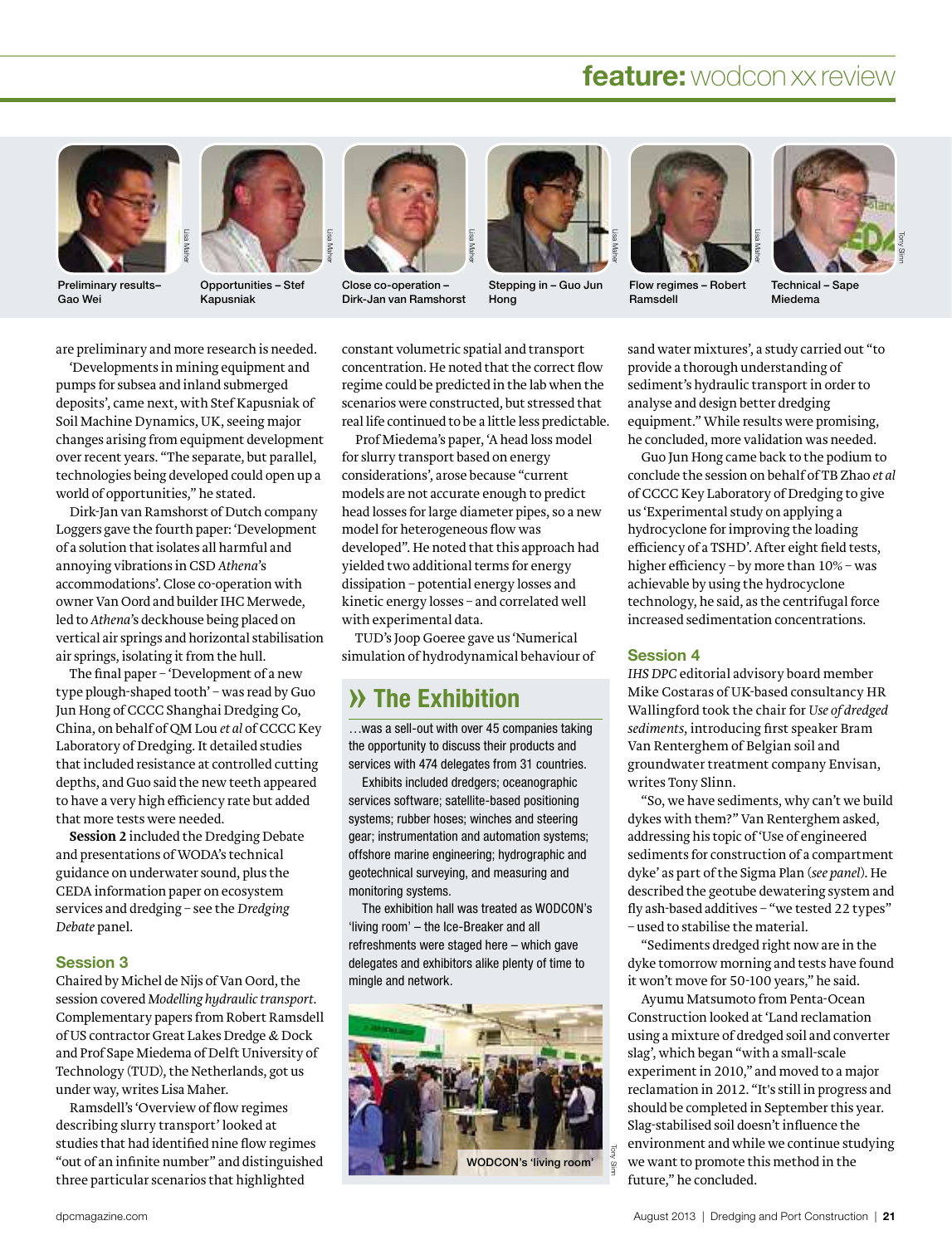



Promising results – Joop Goeree

Building dykes – Bram Van Renterghem

Tony Slinn



Tested for strength – Ayumu Matsumoto



Shrinkage problems – Stefan Cantré



Quality control – Sofie Van Zele



Lisa Maher

Good potential – Koen Geirnaert

Rostock University's Stefan Cantré was next up, his subject: 'Fine-grained organic dredged materials for dyke cover layers–material characterisation and experimental results.'

Under the EU-backed, Rostock-led 'DredgDikes' programme (www.dredgdikes. eu), those experiments are taking place in the south Baltic region – Germany, Poland, Lithuania, and Latvia–and began with two test dykes, each 125m long by 45m wide separated into three polders. Cantré described the innovative processes used – "We still have some problems with shrinkage," he admitted, as well as compaction, and more tests are needed." And you can hear more

about the results in April 2014 at a Rostock conference on the subject.

Envisan's Sofie Van Zele wound up session four with 'Using waste for landfill closure', a four-part project that began in 2011 and centres on two lagoons covering 25,000m<sup>2</sup> and taking 50,000m<sup>3</sup> of material annually.

She worked with Flanders-based waste control company Imog and used an Envisandevised sealing layer called 'Hydrostab' – "You have 72 hours to get it to site and compact it. And we've a patent pending on this product," she stated. Results are still to be evaluated.

#### Session 5

Lisa Maher covered *Monitoring the dredging process* with Prof Ni Fusheng of China's Hohai University in the chair. Taku Saitoh of Japan's Toa Corp kicked off with 'Construction of a perimeter bund using the PM-CLAY method'.

He explained the company's activities in producing a construction material from previously disposed-of 'waste' that was now used in large-scale marine construction work. By mixing water and stabilisers with dredged material, a lightweight construction product with an adjustable strength and character was produced - with a life expectancy of 30-50 years, he stated.

## **» The dredging debate**

Chaired by CEDA Environment Commission chairman Polite Laboyrie, the debate was designed as an interactive session challenging participants to consider – and take a stance on – hot topics.

The panel included Katherine Harris and Gerard van Raalte from CEDA, John Dobson from EADA, Craig Vogt of WEDA and Harald Koethe representing the International Navigation Association (PIANC). Each put a question to the audience  $-$  taking a fairly controversial stand in the process:

•Van Raalte on beneficial use of dredged material: "Beneficial? Who says? For whom? I only love this beneficial use show as long as the project goes on."

CEDA's Nick Bray responded: "But if you use the material – especially if it's contaminated – for something else, you must get a better result?" But Port of Hamburg's Heinz-Dieter Detzner, who has 500,000m<sup>3</sup> of silt to dispose of annually, asked: "Where's the market? Sometimes hundreds of kilometres away. The best solution is when the material's clean and can be used on beaches." •Vogt on project planning involving stakeholders

– "I'm in favour of the earliest possible involvement otherwise permitting and other regulating authorities can derail your project. As we say in the US – no surprises!"



John Dobson replied: "It looks like I'm the only person in the room against this! You always find people will pop up later – fishermen for example – if they feel their interests are threatened. Politicians change their minds too if they feel there's too much opposition and they'll lose votes."

•Harris on using natural processes for sustainable project development: "There's no doubt working with natural processes enhances opportunities."

And this time, the floor agreed – "If you can build beaches rather than solid seawalls, it's far better to do so," commented an audience member.

•Koethe asked if adaptive management was a

suitable tool for environmental protection during dredging projects?

Van Raalte thought so, though for major rather than small projects: "Those with adaptive management have nearly always been completed on time and within budget," he advised. But WEDA chairman elect Ram Mohan felt it remained a difficult issue: "If you go back to the roots of project management, there are many problems to define  $-$  it's very complex, though I think it's a good tool."

The audience agreed: no one was sure you could ever understand all the facets in dealing with natural processes, but felt adaptive management was still a good tool for large projects.

•Dobson on strict environmental regulations forcing the industry to look for new approaches – "Call me old-fashioned, but I like to know what the regs are and why."

Harris too felt that prescriptive regulations didn't help stakeholders and others to find the best solutions. The audience agreed: "Regs don't take into account the dynamism of nature," commented a member. "What if you can come up with a better solution? Regulation can kill innovation."

WODA technical guidance on Underwater Sound in Relation to Dredging (see IHS DPC July 2013) and the CEDA paper Ecosystem Services and Dredging and Marine Construction were also presented.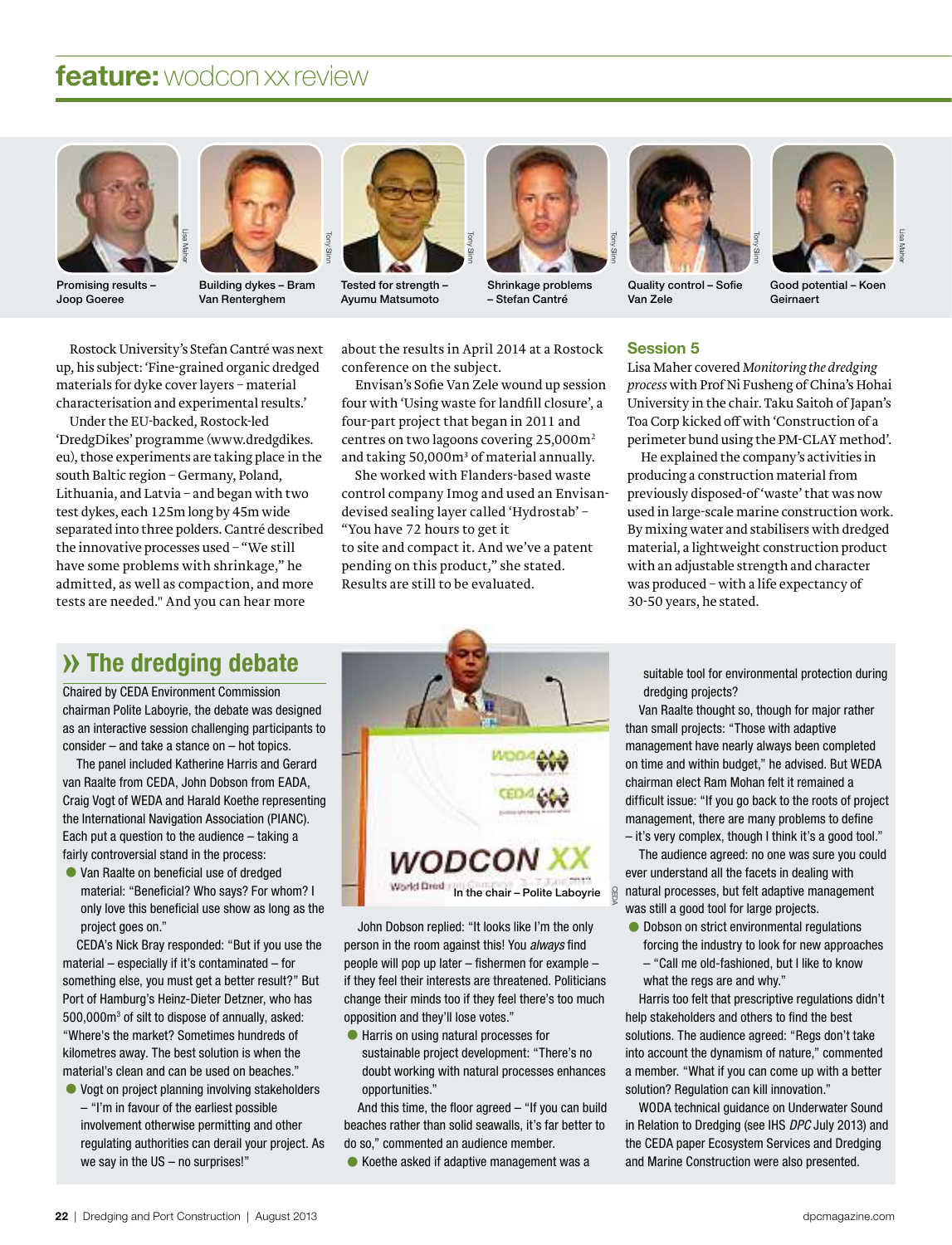

Variations – Peter Staelens



Post-earthquake - Ei Fujiyama



Collaboration – Herve Bréquel



Variability – Francois Couturier



Washing – Stany Pensaert



State-of-the-art – Heinz-Dieter Detzner

Koen Geirnaert of Belgium's dotOcean gave us 'Innovative free-fall sediment profiler for preparing and evaluating dredging works and determining the nautical depth'. Using Rotterdam and other European ports as examples, he highlighted the profiler's features: for pressure, strength, and bulk density measurements and how it could complement acoustical measurements in profiling sediments and features. "Rheology of mud shows good potential to model forward movement ofavessel into underwater mud layers," he concluded.

'Monitoring the consolidation process of mud from different European ports in a full-scale test facility' was the complementary paper given by Peter Staelens, also from dotOcean, which further amplified the last point: the relationship between a moving object and bulk density. He also highlighted variations discovered and the investigations undertaken to find out why or how they occurred.

The session's final speaker was Ei Fujiyama of Japan's Shinko Construction, offering 'Pinpoint underwater grab bucket navigation system applied to restoration work of great east Japan earthquake'. He highlighted the speed and increased work efficiency of the system for port restoration projects, particularly for obstacle removal.

#### Session 6

*Treatment of sediments* was the theme, Anchor QEA's Ram Mohan was in the chair and we began with a two-hander from Herve Bréquel of Belgium's Centre Terre et Pierre and Francois Couturier of SNF France entitled the 'Solindus experimental dredged material treatment platform' – Tony Slinn reports.

"The basic principle is to take dredged material with five fractions for valorisation," Bréquel opened. "Solindus has proved that simple chemical techniques can deal with sediment variability," Couturier added. At present the project remains at a local level in Wallonia, but "we are open to collaboration," Bréquel commented.

'Soil washing techniques for sediment dewatering and sand recycling' was Stany Pensaert's topic. The DEME R&D chief looked at problems dealing with sediment–and how soil washing can virtually pay for itself.

"There's 30 years' experience in Europe with millions of tonnes washed and enormous savings can be made," he pointed out, citing projects such as AMORAS in Antwerp (see *IHS DPC* Feb 2012) and highlighting the huge landfill costs in the USA.

Hamburg Port Authority's Heinz-Dieter Detzner took the floor next with '20 years' experience of

large-scale sediment treatment at Hamburg's METHA plant'. "We have to dredge up to 5M m<sup>3</sup> every year," he stated, "and in the 1970s, contamination meant we had to do something more."

Today, with cleaner material, METHA treats 1M m<sup>3</sup> /year,the remaining sediment being relocated. The project began with a pilot and Detzner took us through the stages leading to METHA II and the ongoing research: "In 20 years we've changed the METHA process five times, but I believe it's still state-of-theart," he concluded. US-based Genesis

Water's CEO

Michael Hodges wrapped up the session – and the day–with 'High-speed dewatering of ultra-fine sediments'.

"The challenge is to keep up with the dredge project's output in real time," he stated, describing the process used by Genesis, which has mobile and scalable plant.

And with that, it was off to Brussels city hall for a cocktail and a tour (see panel).

#### Session 7

Chaired by Kees Jan Verkaik from IHC Merwede, the first session on Wednesday, 5 June, had the theme *Modelling of dredge pumps* – Penny Thomas reports.

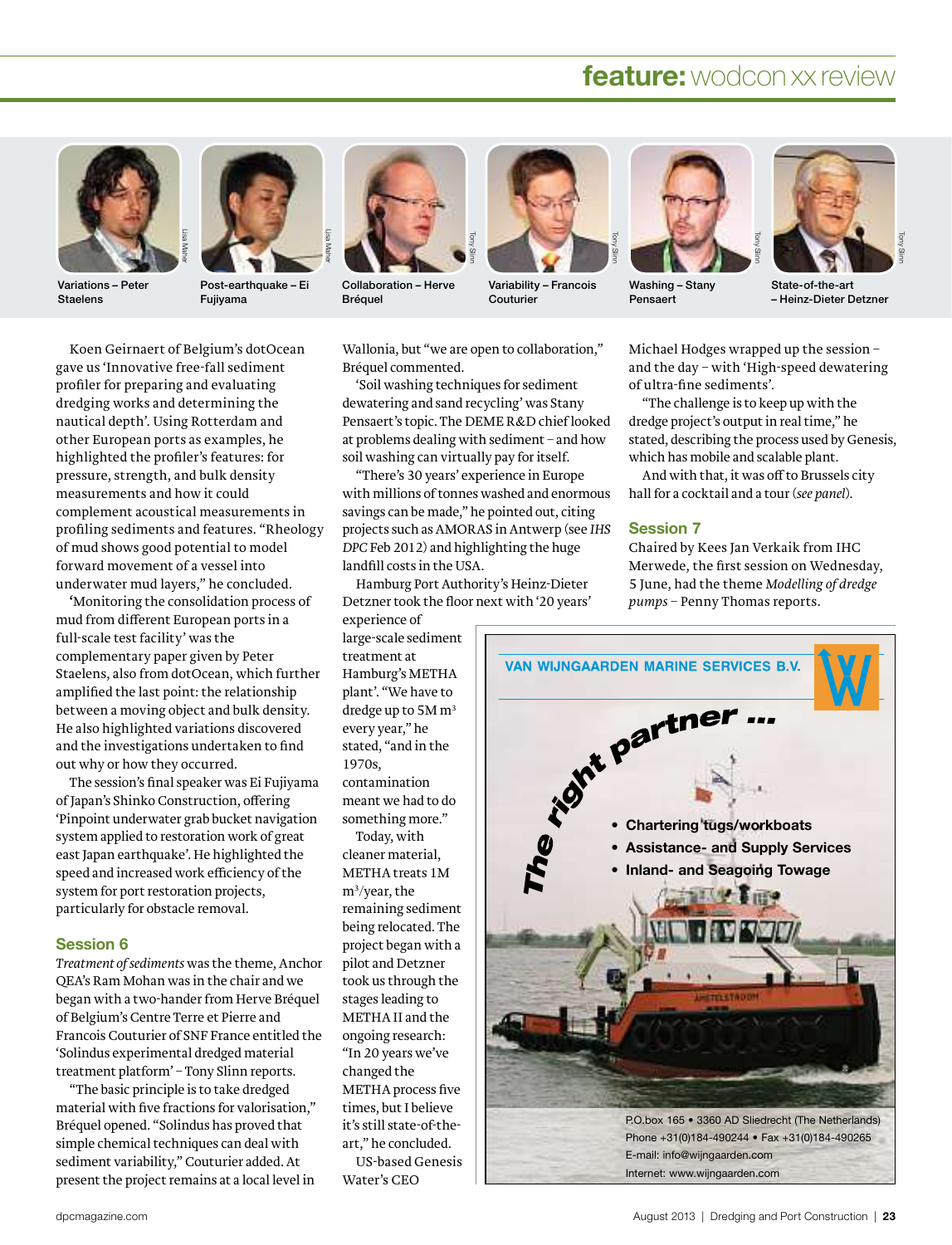



Scalable – Michael Hodges

Restratification – Max van Fulpen



Rock cutting – Hasan Bugdayci



Pumping – Robert Randall



Proportionate risk – Katherine Basford



Lisa Maher

Last resort Pynaert

'Numerical simulation ofthe motion trajectory of sediment particles in a dredge pump' saw Guo Jun Hong back on the floor with an overview of a simulation project set up to analyse how particles of three different sizes travelled through a dredge pump, using a 3-D model. Simulation predictions compared with practical performance, he noted.

TUD's Max van Fulpen gave us 'Restratification in hydraulic transport: is it a bend effect?' He commented that restratification is not included in any flow models, and the conclusions of his project revealed that, among other points, published data sets do not include distances of upstream inlet conditions.

Next up was Hasan Bugdayci from IHC Parts and Services with the 'Latest developments in dredge pump technology'. Dredging conditions can vary considerably, he argued, highlighting a cutter suction dredger delivered to the Panama Canal Authority – "conditions were much harder than expected," he said, and rocks blocked the pump. That led to the development of a new dredge pump that's 30% better," he concluded.

Prof Robert Randall from Texas A&M University wrapped up the session with 'Estimating production and booster pump location for long-distance pumping'.

"Production's evaluated as a function of pump flow rate, concentration by volume and dredging efficiency," he told delegates. He explained that an Excel spreadsheet was developed as part of the project and he considers it a useful tool for estimating production.

#### Session 8

Pierre-Yves Belan of CETMEF, France, took the chair for *Dredging for navigation* – kicked off by Katherine Basford of Royal HaskoningDHV, UK, with 'Licensing navigation dredging – developing a proportionate, risk-based approach', writes Lisa Maher.

She detailed a study carried out on behalf of

the UK's Marine Management Organisation (MMO) to determine which dredging activities needed licensing and to what degree. The study found that 86% of projects were already subject to licensing and recommended that small-scale dredging be exempted or be fast-tracked.

'Treating the highly contaminated sediments from the industrial canal Ghent-Terneuzen:towardsacleaner environment with maximum re-use of materials', was given by Envisan's Kris Pynaert and looked at Flemish regulations–"which offer lots of opportunities for reusing sediments."

His conclusions were that "disposal should be the last resort when no other posttreatment reuse is possible–or if the cost of treatment's too high."

Contaminated sediment also featured in Henrich Röper's paper: 'Recent developments in sediment management in the Port of Hamburg', which complemented Heinz-Dieter Detzner's earlier paper. He explained that the tidal Elbe River carried huge volumes of contaminated sediment from other upstream countries, so maintenance work and treatment is constantly needed.

The final paper, on Ponta da Madeira, was

## **» Sponsors**

CEDA's grateful to the following companies for their generous support of WODCON XX:

- Premium DEME and the Jan De Nul Group
- Silver Brusselle Enterprises, C-Nav, Detlef Hegemann Dredging, Seatools, and Waterwegen en Zeekanaal
- end Waterwegen en<br>
Zeekanaal<br>
 *Bronze* Cable Arm, Hamburg Port Authority,<br>
IHC Merwede, IMDC, iPS Powerful People, and<br>
Van Oord Dredging & Marine Contractors. IHC Merwede, IMDC, iPS Powerful People, and





The scheduled next paper, on dredging Izmir Bay, was cancelled and replaced by Pol Hakstege's 'Climate change as it affects the

dredging industry,' a CEDA position paper. From Dutch transport and infrastructure ministry Rijkswaterstaat, Hakstege stated: "Climate change is a fact, but there's still a lot

cancelled as the speaker couldn't attend.

#### Session 9

*Dredging for port development* was the theme and with CCCC's Sun Mengxin in the chair we got under way with Dr Robert Nairn's look at'Development of a preliminary dredging plan for the Vale Ponta da Madeira pier IV export facility in Brazil', writes Tony Slinn.

From Canada-based WF Baird & Associates Coastal Engineers, Nairn's task was to design a dredging plan that minimised interruptions for Valemax bulk ships loading/unloading operations.

"Those vessels draw 23m so we needed 25m depth minimum," Nairn stated. Challenges included sand waves, rock, clay, and a heavy tidal flow - "After our first test dredge, the 345,000m<sup>3</sup> removed came back in two to three months," he said. "But it was too late for a structural solution, the only answer was a sediment trap."

Worse was to come, including 200,000m<sup>3</sup> liquefaction slides that led to a revised dredging plan increasing the trap size. "The project is ongoing," Nairn concluded, "and we're looking for 100% berth occupancy in October this year."

DEME Group's Daan Jumelet followed with 'The expansion of Botlek tank terminal: a sustainable solution in the Port of Rotterdam'. The challenges included a 2ha land reclamation with 500,000m<sup>3</sup> of sand and a 400m quay wall over two phases, with completion scheduled for 2014.

"Key to the project was minimum settlement – no more than 30cm after 30 years. Measurements indicate it will only be 22cm, so we've met the client's requirements," Jumelet noted.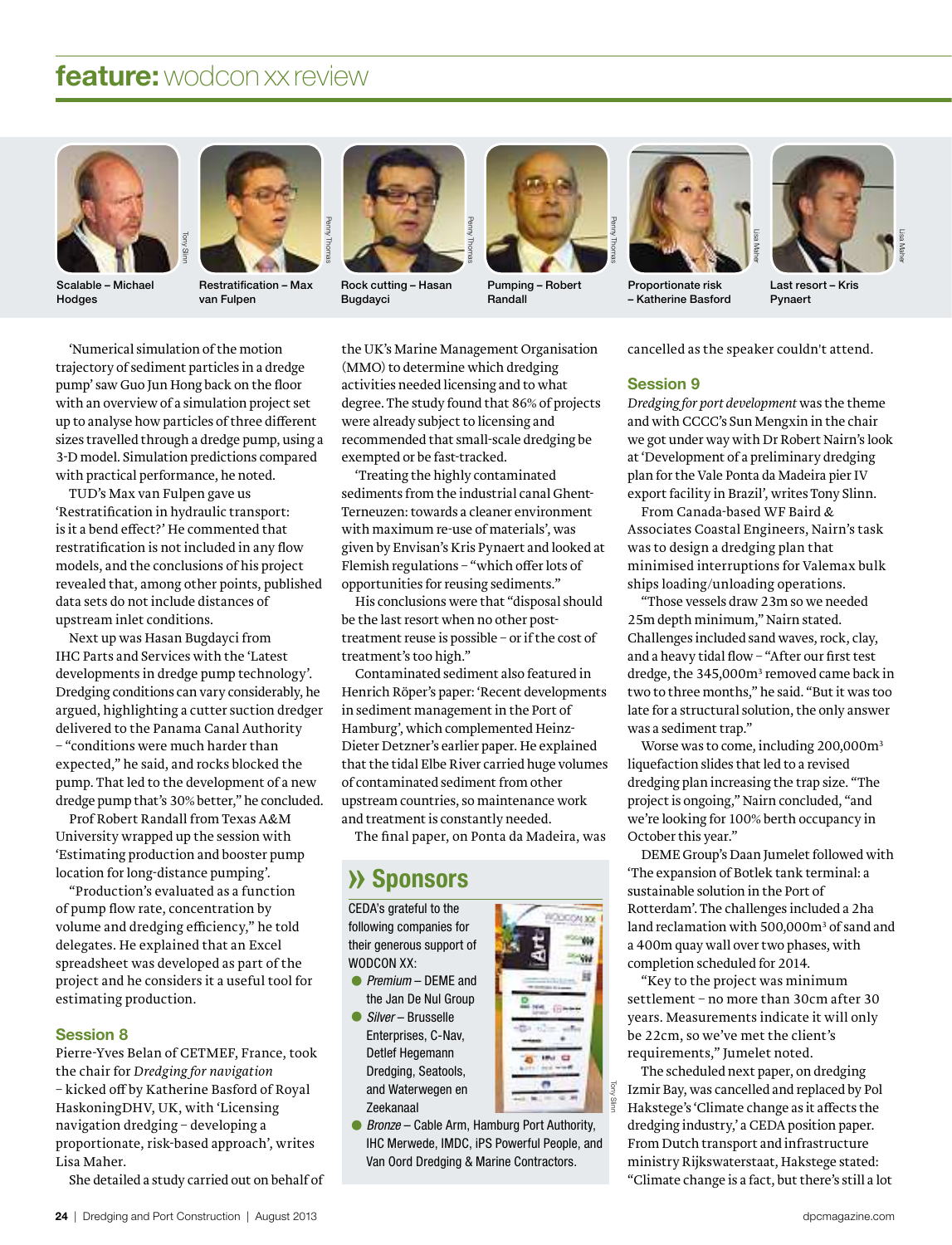

– Henrich Röper



Nairn

Tony Slinn

Sand waves–Robert

Expanding – Daan Jumelet



Tony Slinn

Climate change–Pol Hakstege



Dredging plan – Maria Terese Sá Pereira



Tony Slinn

Accuracy – Kazuhiro Yamamoto

of uncertainty about its effects."

He gave examples of how the Netherlands is preparing with such projects as the Sand Engine and other coastal nourishment campaigns (see *IHS DPC*s passim). His key message was: "Climate change brings both challenges and opportunities, but dredging remains an important tool."

'Port of Lisbon maintenance dredging in a sensitive environmental system' was presented by the port's head of hydrographics Maria Terese Sá Pereira.

"We have a high rate of siltation and need to dredge two or three times a year, but the Tagus estuary [where the port's situated] is a RAMSAR site, protected internationally and one of Europe's richest." And she went on to explain how a five-year dredging plan was developed with permitting authorities "so we don't have to ask for permission every time we want to dredge."

#### Session 10

Chaired by Dravosa's Roberto Vidal, *Methods and equipment case studies* was the session's theme, writes Tony Slinn, and Tomac Corp's Kazuhiro Yamamoto was first up with 'Installing blocks of fish reefs in the deep sea'.

"A major challenge was the rough conditions in the Sea of Japan," he said, "including 8m to 10m waves–and we only had six months for the project." The tetra block reefs were placed in 200-300m of water and looking at how the challenges were met, Yamamoto described placement techniques that gave +/-30m accuracy.

'Use of encapsulated sand elements for beach protection' was Edwin Zengerink's theme and the TenCate Geosynthetics executive looked at protecting restaurants on the world famous Cannes' la Croisette beach, which suffers from high waves and erosion.

"We used geotubes rather than rock berms – more people friendly for swimmers," he said, explaining how local sand grain size affected geotube material choice. "Stability is vital and we worked with Deltares in the

Netherlands, carrying out flume tests,to check it," he added.

China Dredging Association secretary general Yang Zunwei followed with a 'Study of a combined dredging concept for a twin-hull trailing suction dredger with self-propelled barges'.

Though still in early research stages, the design already has a patent, an estimated cost of around €80M and a cost-comparison with a standard TSHD. "At 33nm, costs are about the same," Yang stated, "but they come down with our design when working further offshore."

'Improving the capacity of Mexico's Port of

## **» Time to relax**

Opportunities for networking, relaxing, and having a good time with friends were not forgotten and WODCON XX's social events kicked off with an ice-breaker in the exhibition area on Monday, 3 June – which included a Belgian cheese and beer discovery tour.

On Tuesday, we had a chance to tour the beautiful and historic Brussels City Hall and enjoy a cocktail, while on Wednesday, delegates and guests were invited to the gala dinner at Autoworld to celebrate the successful congress and the 20th anniversary of WODCON with a birthday cake.

As the name suggests, Autoworld is a fascinating museum of 250 cars dating back 100+ years – did you know that Belgium had its own version of the Rolls-Royce?

"It's always a challenge for organisers to find somewhere unique for a gala dinner," said



WODA chairman Anders Jensen cuts the cake

Slinn

Altamira by dredging' was SiPort21 naval architect Jose Iribarren's theme and he described the port's "problems with interaction between ships in terminals because of the narrow width of channels."

ROPES methodology (see *IHS DPC* Jan 2013) was used, he stated, "to set acceptable passing distances and speeds, taking into account vessel sizes to optimise the dredging project."

Piedroba Consulting Group's Jelle Prins gave us 'Cuttability and abrasivity of rocks in capital dredging: applicability to the Port Miami dredging 2013-2014'.

He discussed the development of cuttability and abrasivity indexes, the former



organising committee chairman Eric Van den Eade, "but I think we've done it."

We also enjoyed a foretaste of the European Dredging Association's 20th anniversary, which will be officially celebrated in November this year. Chairman Marc Stordiau commented: "EuDA was born to represent the dredging industry to the EU, and today we are daring to build things we couldn't have imagined 20 years ago. Think Maasvlakte 2, much more sand and much less rock."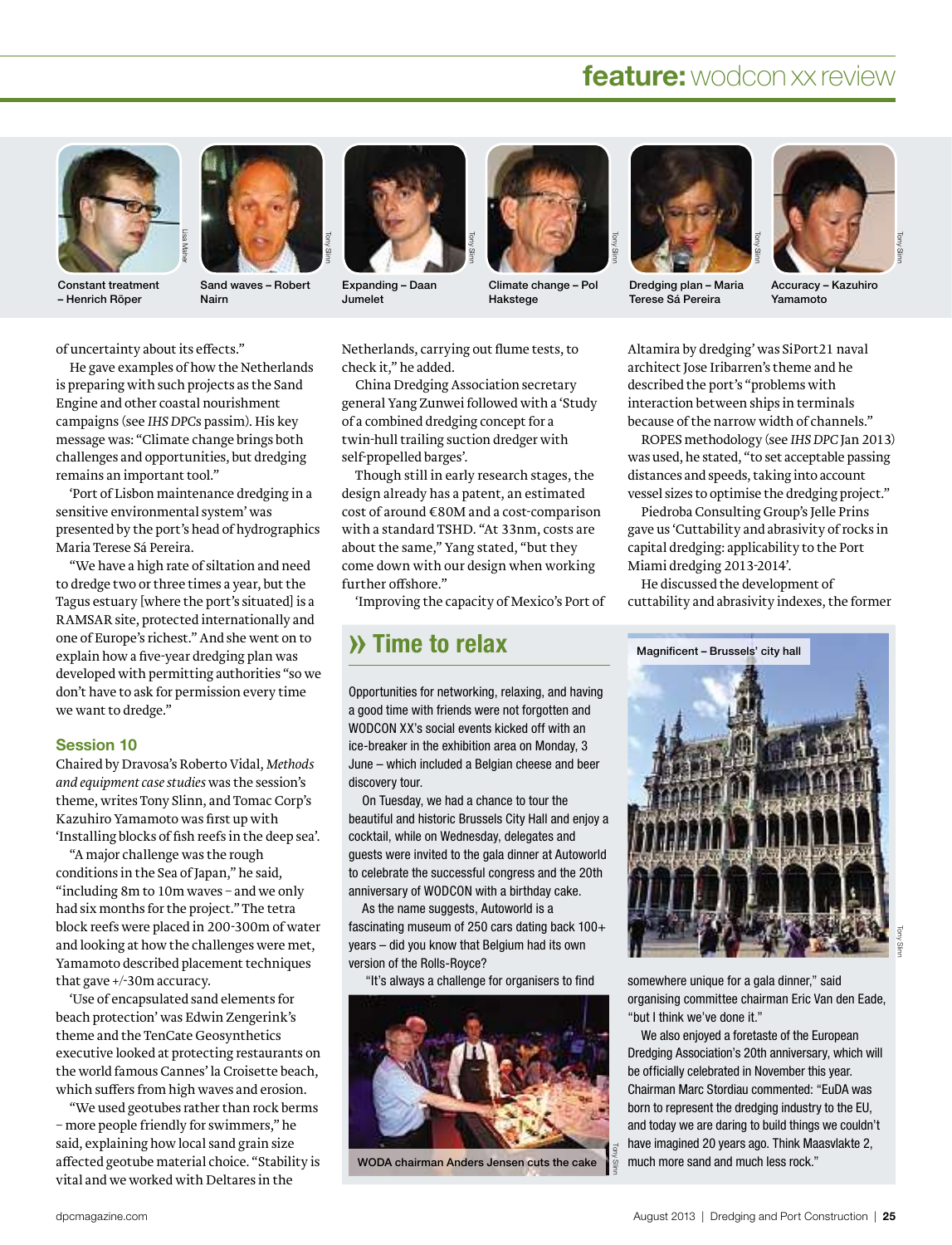



Beach protection – Edwin Zengerink

More research–Yang Zunwei

Tony Slinn



ROPES methodology – Jose Iribarren



Cuttability in Miami – Jelle Prins



Beneficial reuse – Jan Brooke



Think differently – Gerard van Raalte

based on tunnel boring projects, and how this could be applied to dredging calculations. "This is very much a preliminary paper and we look forward to input from industry experts to further the research," he stated.

#### Session 11

Themed simply *With nature*… and chaired by Deltares' Johan Pennekamp, the session began with 'Working with Nature: applying the philosophy to maintenance dredging' by UK consultant Jan Brooke, writes Lisa Maher.

Carried out for Mersey Docks and Harbour Co, her study looked at opportunities for reusing material from the Mersey estuary.

Boskalis' Gerard van Raalte followed with 'Building with nature works!' He covered several studies under the Building with Nature scheme – "Each project takes environmental elements as the basis rather than an additional element," he noted. "It requires that you start thinking differently about projects–act differently, be transparent and work for win-wins!"

That theme was reiterated by Rijkswaterstaat's Ronald Waterman with 'Aquapuncture: adaptation and optimal use ofinland waterways and their waterfronts'. His assessment of the spatial relationship between waterways and urban developments highlighted the renaissance of the importance ofrivers and ports economically and for tourism–and how a holistic view of the interconnectedness of working with nature can provide a blueprint of practical measures that enhances all aspects of modern life.

Jan De Nul's Bernard Malherbe followed with 'Flanders Bays: smart beach and dune nourishments to achieve an integrated and sustainable reinstatement of beach barrier systems'. He focused on "using insights into the natural processes" to implement beach protection, illustrated by the Flanders Bay project with 65km of

## **» Best papers**

"We are a public relations and communications association and our task is to inform," commented International Association of Dredging Companies (IADC) secretary general René Kolman. "The IADC Young Authors award winner, Max Radermacher, did just that with his presentation The art of screening: effectiveness of silt screens."



Kessel with the DCA Best Paper award

Apart from a certificate, Delft University of Technology student Radermacher also took home a €1,000 cash prize.

Kolman's thoughts were echoed by Dredging Contractors of America assistant director Michael Gerhardt, who presented the DCA Best Paper award, worth \$500, to Thijs van Kessel for his paper Far-field and long-term dispersion of released dredged material. "A good paper and a good presentation," Gerhardt stated.



Max Radermacher (r) receives his award from IADC secretary general René Kolman

Tony Slinn strengthened coast through "smart beach and dune nourishment."

'Dredging for flood managementin river systems: opportunities and dilemmas' by Pol Hakstege was the session's final paper, and he stressed the role of dredging in "enhancing the spatial quality of the river area – dredging can be an intermediary between navigation, floodlands, economy, ecology, structural measures, and morphological effects."

#### Session 12

Themed *Environmental dredging* and with Eric Van den Eede in the chair, the session kicked off with Rebecca Gardner on 'A critical review ofthe lessons learned after nearly three decades of environmental dredging in the US', writes Penny Thomas.

"You need to find ways of removing contaminated materials that come back," she stated, adding that dredging might not be the best option. "Focus on risk-reducing hybrid technologies," she suggested.

Stany Pensaert from DEME spoke next about 'Environmental dredging of chromium contaminated sediments in the Swedish fjord of Valdermarsvik'. Outlining the challenges, he said the plan is to dredge about 400 tonnes of chromium, which will hopefully reduce the spread of the metal by 90%.

From chromium to zinc with Dr Suk Hyun Kim's 'YH Bay clean-up project involving marine sediments in Busan', which focused on a three-year project. Kim, who works for the Korean Institute of Ocean Science and Technology, described the three types of soil washing techniques that were evaluated, the dredging campaign and the problems of sediment disposal.

Next, a Netherlands perspective focused on an 'Environmental dredging project remediation of Ketelmeer-west'–alake at the mouth of the IJssel river. The presentation was delivered by DEME Group's Jan-Mark van Mastwijk and he stated that the Dutch water authorities wanted "maximum value for money, early involvement, innovative ideas,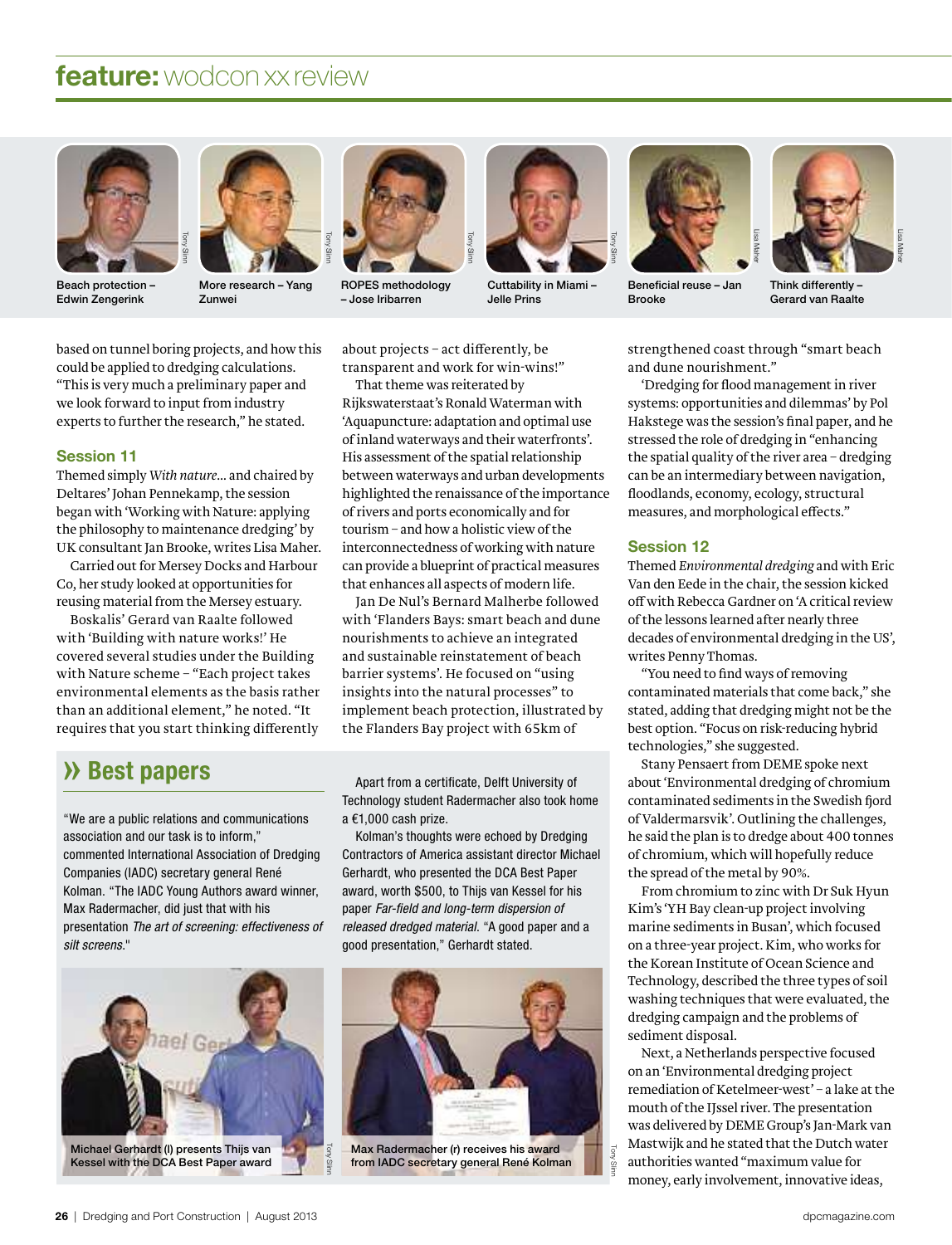

Aquapuncture – Ronald Waterman



Best option?–Rebecca Gardner



Cutting chromium – Stany Pensaert



Communication vital – Suk Hyun Kim



Innovation – Jan-Mark van Mastwijk



Standardising – Julie Droit

as well as a project that would not generate any complaints from the community!"

Julie Droit from CETMEF, France, followed with an overview of her country's 'Human health risk assessment guidance for dredging and disposal at sea of marine and estuarine sediments'. She explained that in order to "standardise practices, and to provide port authorities, consultancy companies, and administrations, with a common frame of reference, the studies and observation group on dredging and environment (GEODE) decided to produce guidelines."

#### Session 13

Prof Sape Miedema took the chair for *Modelling optimisation of equipment*, introducing IHC Merwede's Peter de Graaff who gave us 'Half a century of changing the design of a dredger: market pull or technology push?', writes Tony Slinn.

That dredger was the Beaver series, born in 1963, and De Graaff will also celebrate its half-century in a future issue of *IHS DPC*.

Guangzhou Dredging's chief engineer Cao Xingbo followed with 'Study and application for high-precision excavation by a grab dredger', detailing work on the Hong Kong-Macau tunnel project (see *IHS DPC* June 2012). "Deviations came from the tide, wind, waves, current, load changes, and the team's skill," he stated. "We replaced the former with an RTK and an upgraded mechanical system and introduced training for the team to reduce deviations." The system was installed on 30m<sup>3</sup> grab dredger *JinXiong*, which will continue on the project through to 2015.

'Optimising drive train design for TSHDs using dynamic simulation models' came next, presented by IHC Dredgers' Leonard den Boer.

His case studies included comparing fixed and controllable pitch propellers – "We measured five ships at 11 dredging projects mostly working at 35% power and found the fixed pitch gave a 20% fuel saving," he stated. And that was to prove the final paper of

the session as the last scheduled speaker could not attend.

#### Session 14

Chaired by Hamburg Port Authority's Axel Netzband, *Treatment of sediments* was the session title and kicked off with Philippe Dhervilly of Sedigate standing in for an absent colleague, writes Lisa Maher, to present 'Use of fibres waste in sediments stabilisation/solidification'.

Work over the last three years tried various combinations of treatment, he said, using two types of fibre: natural (linen) and geosynthetic. The key finding was that length of fibre is critical to success but, echoing a common refrain, more research was needed, he concluded.

'Investigation and implementation of sediment remediation at the An-Shun [mercury] remediation site, Tainan City, Taiwan', was given by Brian Mastin ofthe US Southern Research Institute. "All stakeholders have different objectives, but you should look upstream or downstream to see if others are doing projects that could be integrated with yours," he advised.

Back for more presentation punishment was Philippe Dhervilly with his colleague Lionel Mancioppi. Their technical paper, 'Breaking technology for dewatering and valorisation of sediment in France', highlighted 'Nemeau' – "a new process for dewatering, that's mobile [transportable by rail or road], takes just eight hours and is suitable for all harbours, large or small."

The final technical paper of the session was presented by Takashi Enomoto of Tokyo Construction – 'Soil decontamination and soil volume reduction technologies for benthic sediment in lakes, reservoirs, and other bodies of water'. Studies undertaken with radioactive material suggested the company's dredger "can minimise water contamination", while its separation technologies had "a success rate of 98.7%. A process volume reduction

facility reduced volume to 40% and cut contaminated soil to 20% of the original amount," Enomoto stated.

#### Session 15

*Dredging in the Westerschelde* was the theme and with Marc Sas from Belgium's International Marine & Dredging Consultants in the chair, Youri Meersschaut from the Flemish government gave an introduction to the session, stating that it was important that material dredged from the River Scheldt was put back in the same part of the river – Penny Thomas reports.

Maarten Van Esbroeck ofthe Flemish government's maritime access department gave an overview of the AMORAS project (see IHS DPC Feb 2012) that dewaters and reuses the Port of Antwerp's dredged sediment. And his colleague, Frederik Roose, then focused on the port's current-deflecting wall that "reduces sedimentation at the Deurganck tidal dock and allows vessels of up to 13.1m to enter, independent of the tide." While construction costs totalled about €30M, he noted that it will only take 12 years to break even, such are the dredging savings.

Staying with Antwerp and the Deurganck dock, Boudewijn Decrop from International Marine & Dredging Consultants gave the last presentation on monitoring the deflecting wall - a project that will last six years. Decrop said he believes a siltation drop of 10-20% will be achieved, although it's "still early days."

#### Session 16

Japan Workvessel Association's Naoki Nakazawa took the chair for *Methods, equipment and techniques: dealing with silt*, introducing Mridul Sarkar from the Australian Maritime College who gave us 'Turbidity caused by spillage from dredging/mining transverse axis cutter', writes Tony Slinn.

Describing laboratory and inland navigation projects, he said the study was ongoing and the future focus would be "improved shroud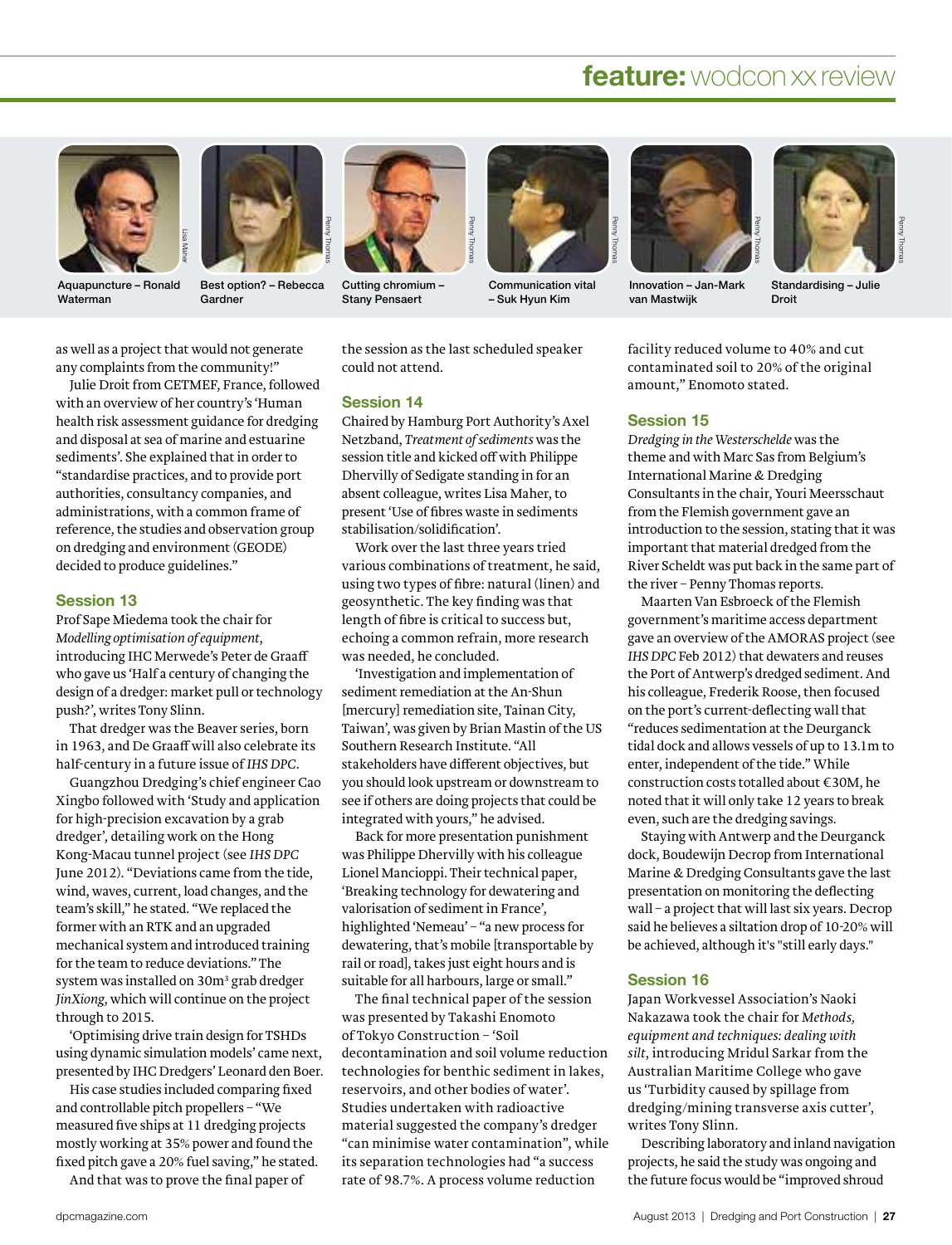

Half-century – Peter de<br>Graaff



Reducing deviations – Cao Xingbo



Testing – Leonard den Boer



Double duty – Philippe **Dhervilly** 



Integration – Brian Mastin



Lisa Maher

Dewatering – Lionel Mancioppi

design, different materials, auger geometrics, varied RPM and depth of cut."

'The art of screening: effectiveness of silt screens' by TUD's Max Radermacher was to prove the IADC award-winning paperfor its young author (*see panel*).

He studied both standing and hanging screens and when to use them – "you need to look at local conditions as well as the dredging project," he advised. "But the mostimportant question is how effective they are in reducing the environmental impact potential." And he felt hanging silt screens in an open configuration would not achieve that.

## **» Technical visits**

We had a choice of three, Antwerp's €482M we nad a cnoice of three, Antwerp's €482M<br>AMORAS project to treat clean and contaminated AMURAS project to treat clean and contaminated<br>dredged material (see *IHS DPC* Feb.2012 for a full areagea material (see *IHS DPC* Feb.2012 for a full<br>report), the Scheldt basin anti-flood Sigma plan and twerp's Deurganckdock lock project.

Antwerp's beurganckdock lock project.<br>The latter, writes Tony Slinn, was hosted by joint rne latter, writes Tony Silnn, was nosted by Joli<br>venture contractor Jan De Nul and led by Bernard venture contractor Jan De Nui and led by Bernard<br>Malherbe. When complete in 2016, the €382M lock mainerbe. When complete in 2016, the  $\epsilon$ 382M lood<br>will be the world's biggest – and the statistics are suitably impressive: •The lock will be 500m long, 68m wide, 17.8m<br>■The lock will be 500m long, 68m wide, 17.8m

- ock will be 500m long, 68m wide, 17.8m<br>and able to take vessels up to 200,000dwt deep and able to take vessels up to 200,<br>  $\bullet$  To create it, 4.7M  $m^3$  of material is being
- 10 create it, 4.7M m° of material is being<br>excavated, 740,000m<sup>3</sup> of concrete poured and excavated, 740,000m° of concrete poured and<br>20,000 tonnes of steel used – and around 500  $20,000$  tonnes or steel used  $-$  a<br>people are working onsite daily.

The lock will connect Antwerp's Waasland Port



Singapore Nanyang Technical University PhD candidate Thu-Trang Vu continued the theme with 'Towards a comprehensive design for silt screens in open configuration – from the hydraulics perspective'.

Tony Slinn

"Our approach was to identify hydraulic patterns around silt screens and how they influenced silt distribution," she said, describing lab and field tests. Her conclusions were that among other considerations, configuration, project distance and environmental conditions all had a part to play in screen design.

'A study on dredging at the head area,

docks on the left bank of the River docks on the left bank of the River<br>Scheldt to the Deurganckdock, which neigt to the Deurganckdock, wn<br>eady has direct Scheldt access.

aiready nas direct Scheidt access<br>"We're at phase two [of five]," we re at phase two <sub>l</sub>or five],"<br>Malherbe commented, "with almost all mainerbe commented, "with aimos<br>the 4.7M m<sup>3</sup> excavation completed. the 4.7M m° excavation completed.<br>Backfilling of about 2.7M m<sup>3</sup> of sand is Backfilling of about 2.7M m° of sand<br>starting and the concrete works are irting and<br>Il ahead.<mark>"</mark>

well anead."<br>Phases three to five include rail, road, phases three to five include rail, road,<br>and buildings construction; lock gate and and buildings construction; lock<br>machinery installation; quay wall macninery installation; quay wall<br>construction on both sides of the lock, and dredging of access channels to open a areaging of<br>elock for use<mark>.</mark>

tne lock tor use.<br>It was an excellent tour – followed by an excellent it was an excellent tour – tollowed by an excel<br>lunch – and a real chance to see one of Europe's biggest infrastructure projects coming to life.

#### Sigma Plan

**Sigma Pian**<br>On a sunny morning, our host Eric Van den Eede un a sunny morning, our nost Eric van den E<br>took us by coach to the flood control area of took us by coach to the flood control area of<br>Kruibeke-Basel-Rupelmonde – the largest of 13 Kruibeke-Basel-Rupelmonde – the largest of 1:<br>flood control areas (FCAs) in the Scheldt basin, writes Lisa Maher - where we boarded the Blauwe writes Lisa maner – where we boarded the *Blauwe*<br>*Reiger* for a short journey along the river before we *iger* for a snort jourr<br>ived at our visit site.

arrived at our visit site.<br>Overall, the 600ha site comprises an HQ; inlet/ overall, the 600na site comprises an HQ; ink<br>;outlet sluices; 300ha of mudflats and marshes 150ha of meadow area and 92ha of alder marsh

and utilisation of sediment resources, in China's Three Gorges reservoir' was Hu Xiqohong's offering. From Hubai Changiang Dredging Research, Hu described the dredging challenges–"Not less than 12M m<sup>3</sup> annually, roughly 50% sludge, 40% sand, and 10% pebbles," she said – and then tackled the problem of what to do with the dredged material.

#### Session 17

Assessment and monitoring was the theme, Stephanie Doorn-Groen of DHI Water & Environment was in the chair and



forests. The area's intended to draw in sustainable rorests. The area's intended to draw in sustainab<br>tourism as well as local hikers and cyclists – and tourism as well as local nikers and cyclists – an<br>already the information plaques are being put in aiready the information plaques are being put<br>place to serve all who visit. This whole FCA is ice to serve all who visit. This whole FCA i<br>pected to be complete by the end of 2013.

expected to be complete by the end of 2013.<br>We strolled the half-kilometre to the sluice inlet/ we strolled the naif-kilometre to the sluice<br>outlet gates that will not only allow controlled outiet gates that will not only allow controlled<br>flooding of certain areas, but will also maintain tlooding ot certain areas, but will also maintain<br>wetland environments in some places. In the event wetland environments in some places. In the ev<br>of flooding – water overtopping the dykes – the or nooding – water overtopping the dykes – the<br>sluices are designed to let water drain back into the er at a controllable rate.

river at a controllable rate.<br>Better informed, we strolled back to watch an Better informed, we strolled back to watch all<br>informational video before taking the coach to a informational video before taking the coach to a<br>superb restaurant for lunch – dredging's such a hard industry sometimes!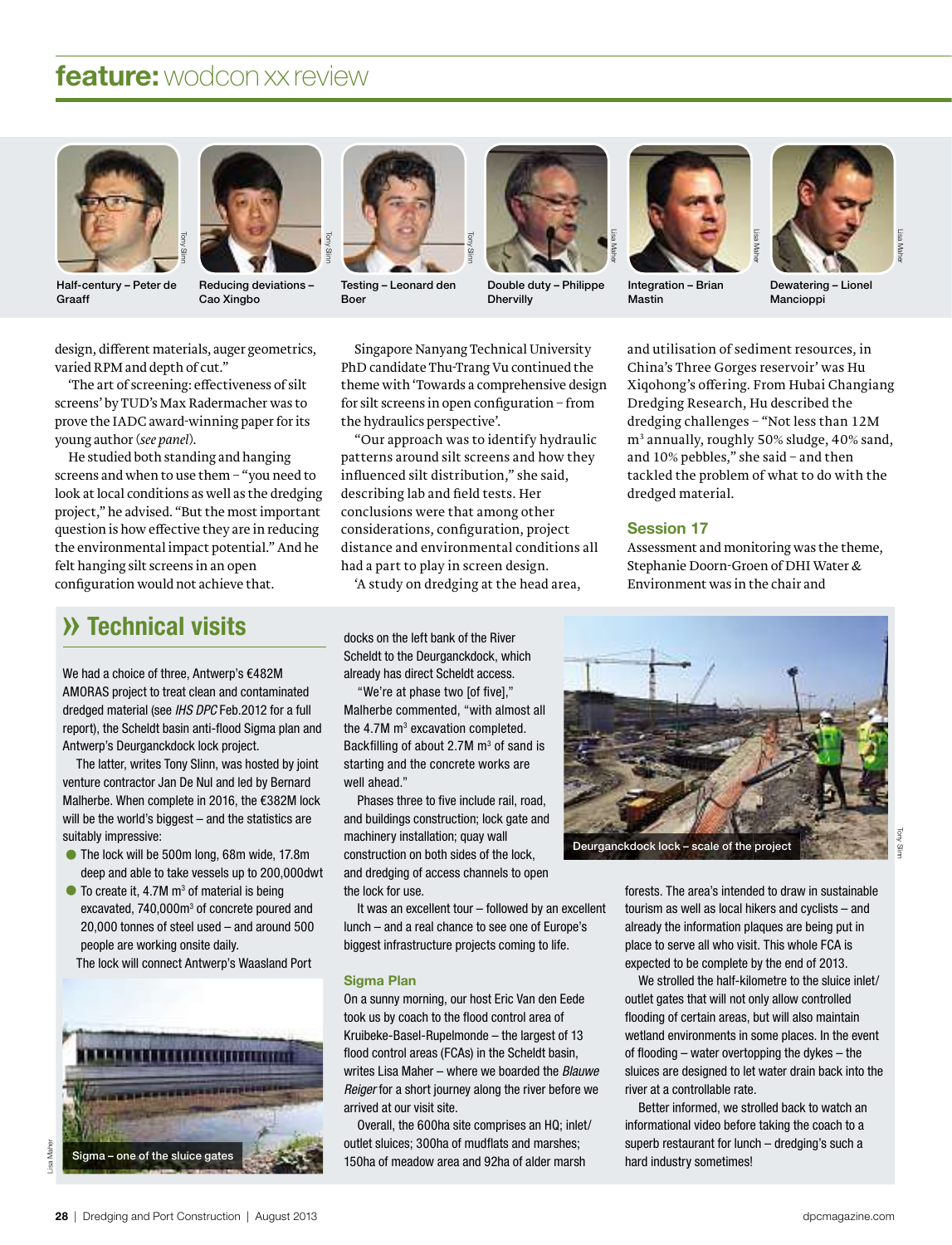

Cutting contamination – Takashi Enomoto



Put it back – Youri Meersschaut



AMORAS – Maarten Van Esbroeck



Break-even–Frederik Roose



Less silt – Boudewijn Decrop



Auger geometrics – Mridul Sarkar

MarineSpace's David Lloyd Jones got us under way, writes Lisa Maher.

'The UK marine aggregate regional environmental assessment (REA): an effective model for regionalised dredging areas worldwide?' was his topic and he gave a concise overview of REAs, running through key features and offering potential solutions that might apply to wider regions.

HR Wallingford's Katherine Harris gave us 'A method for identifying a new offshore dredging disposal site based on environmental sensitivity', a paperthat complemented Lloyd Jones' presentation. She provided an overview of the designation process for new offshore sites; a site-selection methodology, including 10 receptors and a sensitivity index; plus the strengths and limitations of that methodology.

In what turned out to be the final paper as a scheduled speaker couldn't attend, Harris' colleague Mark Lee gave us 'Design and implementation of marine monitoring studies with reference to dredging projects: essentials'.

"It's not all bad," he noted, "monitoring can also make clear if impacts are *less* than expected, so production can be increased."

#### Session 18

Part two of *Dredging* in the Westerschelde was the theme and Marc Sas stayed in the chair, writes Penny Thomas, introducing Kirsten Beirinckx from the Flemish government who spoke about'Dredging works in the Western Schelde to deepen the navigation channel and to create ecologically valuable areas: status after three years of monitoring'.

"Each sandbar has its own conditions," she said, "and material from created dunes migrates with currents, but overall stability ofthe dunes is fine." She added that the Flemish government is "looking for more sustainable solutions."

Gerard Dam from Svašek Hydraulics in the Netherlands spoke next about'Long-term modelling of dredging strategies on morphoand hydro- dynamic developments'.

The project has simulated conditions covering a 37-year period from 1965 to 2002, and an erosion and sediment pattern has been calculated. In his conclusion, Dam noted: "Human interference in the Western Scheldt has had an influence on its morphology."

Marcel Taal from Deltares then considered 'Tidal evolution in the Scheldt estuary and its interaction with dredging works'.

"Why focus on tidal evolution?" he asked. "Because development of a tide is the development of an estuary." And it affects a river's level of safety, accessibility, and naturalness, he concluded.

TUD's Johan Winterwerp was the session's final speaker, offering 'Impact of human interventions on estuarine dynamics – towards a regime shift in the Scheldt?"

During the Q&A he was asked whether ports should go along with shipowners and provide access for increasingly large ships? "We look at the cost of containers but we don't take into account societal costs…" Winterwerp replied.

And with that, it was off to Autoworld for an extraordinary gala dinner(*see panel*).

#### Session 19

Thursday, 6 June was to be our last day of technical sessions and, with Prof Robert Randall in the chair, the first session of the day looked at *Optimising the dredging process*, writes Tony Slinn.

DHI Australia senior engineer Victor Hoa got us under way with 'Decision support system for dredging and reclamation environmental monitoring and management plans (EMMPS)', explaining how the DHI-devised 'Gateway' EMMPS system could be used on major projects.

"We wanted to automate routine functions, but still keep things flexible," he said, comparing two projects where Gateway was, and was not, used. "With Gateway, the number of reports resubmitted due to errors was 8.6%," he stated. "Without it, 23.7%."

'Towards a faster and cleaner fairway maintenance of Dutch rivers' was Deltares' Dr Arno Talmon's offering. "We found it relatively easy to gain a 10% efficiency improvement by optimising a TSHD for use on rivers," he noted, before describing studies of sand relocation via a plough towed by a tug – including the use of water jets in the plough – in what is an ongoing project.

IHC Systems' Jacco Osnabrugge was next up with 'Optimising manpower and reducing fuel consumption while increasing dredging production'. He used a TSHD to explain the process, which involves an optimiser that checks optimisation 500 times a second.

MTI Holland's Stephan Hannot concluded the session with a 'Validated tool for evaluating the design and predicting the workability of dredgers'. Model and full-scale field trials with both TSHDs and CSDs were used to check the tool, which involves three physical fields: hydrodynamics, multi-body dynamics, and soil mechanics.

#### Session 20

The second of three *Assessment and monitoring* sessions, this focused on plumes - and with Dirk Roukema of Blue Pelican in the chair, Lynyrd de Wit kicked off, writes Lisa Maher.

'Detailed full scale simulations of near field overflow plume mixing' was the title of his presentation, which focused on why suspended sediment moves up to the surface when the natural inclination is for it to drift down. Using models, he considered propeller turbulence, air entrainment and air bubbles, finding a correlation between the impact velocity of a jet and the amount of entrained air.

Boudewijn Decrop of Belgium's International Marine & Dredging Consultants gave us 'Physical modellingbased assessment of some influence factors on overflow plume behaviour'.

It echoed some of the previous paper but Decrop provided additional detail about the datasets and the laboratory experiments.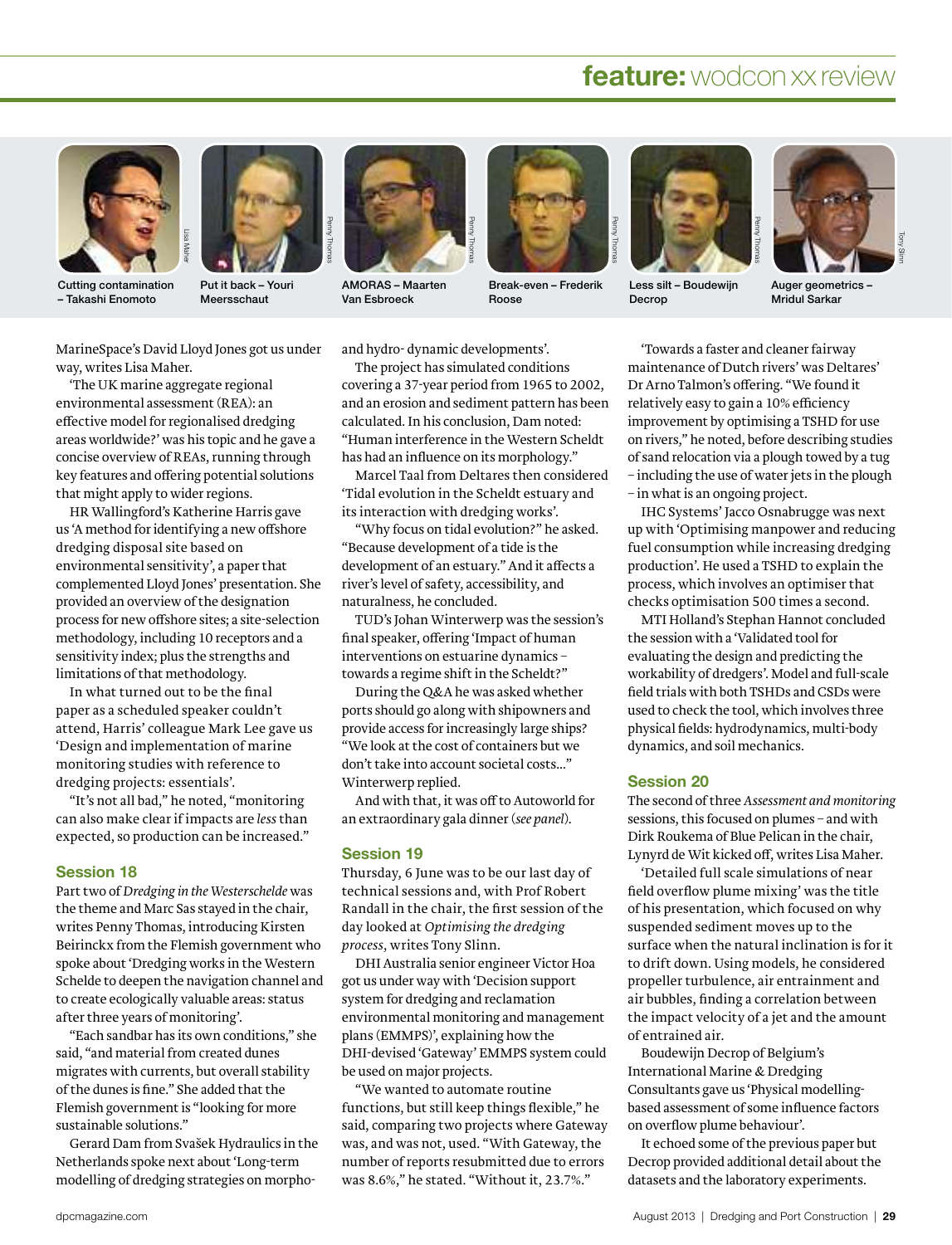

Hydraulic patterns – Thu-Trang Vu



Three Gorges – Hu Xiqohong



as dia asteroid as dia asteroid as dia as dia asteroid as dia asteroid as dia asteroid as dia as dia as dia a<br>A Credit Credit Credit Credit Credit Credit Credit Credit Credit Credit Credit Credit Credit Credit Credit Cre<br>A Key features–David Lloyd Jones



Site-selection – Katherine Harris



Monitoring is not all bad – Mark Lee

Lisa Maher



More sustainable – Kirsten Beirinckx

'Trial monitoring of dredger plumes using a multibeam echosounder' followed, by Christopher Brett of HR Wallingford. A case study of a RESON multibeam echosounder being trialled, he looked at the challenges–not least much more postprocessing, in part because of the huge volumes of data generated.

The session's last paper–which subsequently won the Dredging Contractors of America Best Paper Award (*see panel*)–was provided by Thijs van Kessel of Deltares: 'Far-field and long-term dispersion of released dredged material'. Rather than looking at single plumes, it considered the cumulative effects of many plumes on a single event or environment.

#### Session 21

Jan De Nul's Bernard Malherbe took the chair for *Numerical simulation of dredging processes*, introducing Yang Zj from Tianjin Dredging Co, writes Tony Slinn.

'A study of fine silt loading characteristics for a TSHD based on the computerised fluid dynamics method' was Yang's highly technical subject, looking at how hopper velocities and vortexes affected overflow densities.

Hohai University's Prof Ni Fusheng stood in for colleagues to give us 'A numerical simulation of the current drag force on the hull of a cutter suction dredger' – again, another very technical paper. "We defined two forces, lateral and longitudinal, on the hull," the professor stated, showing how they created flow fields, the impact of different current velocities and the influence of the vessel's cutter ladder and spuds.

Prof Sape Miedema came back to the floor with 'Constructing the shields curve part C: cohesion by silt', which maintained the technical theme. "The shields curve is based on inert particles without cohesion-like effects such as electro-chemical forces or Van der Waals forces," he stated. "This way, the behaviour of sand with a silt fraction

cannot be explained." The solution, he added, was an extension of the shields curve based on Van der Waals forces – "With it, the new shields curves match experimental data," he stated.

Van Oord's Michel de Nijs wrapped up the session with 'On self-emptying at high discharge mixture densities'. De Nijs' aim was to achieve higher unloading production with less jet water and he explained how to achieve that.

#### Session 22

Part three of *Assessment and monitoring* was the theme, writes Lisa Maher, and with Australian Marine College's Neil Bose taking the chair, we were under way with 'Development of a numerical modelling module for dredging activities in COHERENS', from the Flemish government's Chantal Martens.

She offered insight into the development of a user-friendly simulation module specifically designed for the government's research needs to integrate with the free source code COHERENS (coupled hydrodynamical ecological model for regional shelf seas).

'Environmental monitoring and control of sediments around dredging and reclamation works, Thames, UK' was presented by Dredging International UK's Katherine Read, whose account of the study of suspended sediment samples provided an interesting additional aspect of the London Gateway port being developed by DP World (see *IHS DPC*s passim).

YQ Wang of Tianjin Dredging Co was next up, offering 'The application ofthreedimensional geological modelling in a dredging project', which detailed his use across several models of specifically developed software to differentiate sediments and depths for dredging purposes.

To round off the session, invited speaker Polite Laboyrie, chairman of CEDA's Environment Commission, spoke about 'WODA's role in revising the 'Dredged

Material Assessment Guidelines ofthe London Convention and its 1996 Protocol and regional sea conventions'.

#### Session 23

Chaired by Gerard van Raalte, this session on *Alluvial and deepsea mining* proved fairly technical, writes Lisa Maher, with the first three papers being more theoretical while the last provided a practical case study.

'Porosity calculation in discrete element modelling of sand cutting process' by TUD's Xiuhan Chen got us under way, the author explaining that some of the technology is more than 45 years old, but "the use of modern computing power has made simulation possible".

Studies extrapolating from macroscopic behaviour were carried out to simulate microscale sand particle behaviour, which provided a working theorem.

MTI Holland's Jort van Wijk presented 'Advances in the modelling of vertical hydraulic transport by a continuum description', which described some sediment behaviours during fluidisation and dispersion experiments. He also looked at plug causes for large particles and the use of volumetric concentrations as an indicator of flow velocity.

In 'Cutting through hard rock-like materials – a review of the process', TUD's Rudy Helmons described how existing rock-cutting models lacked fluid-interaction for deepsea mining, so a new model at meso scale was considered and tested.

"One of the problems is that hydrostatic pressure is much smaller than the strength of the rock itself," he said, adding that the solution was to include the effect of fluid pressure inside rock and, separately, to develop a new numerical tool.

Boskalis' Sander Steenbrink completed the session with 'System design for sustainable phosphate mining operations at the Chatham Rise'. This combined a status report with a new technology showcase in developing the